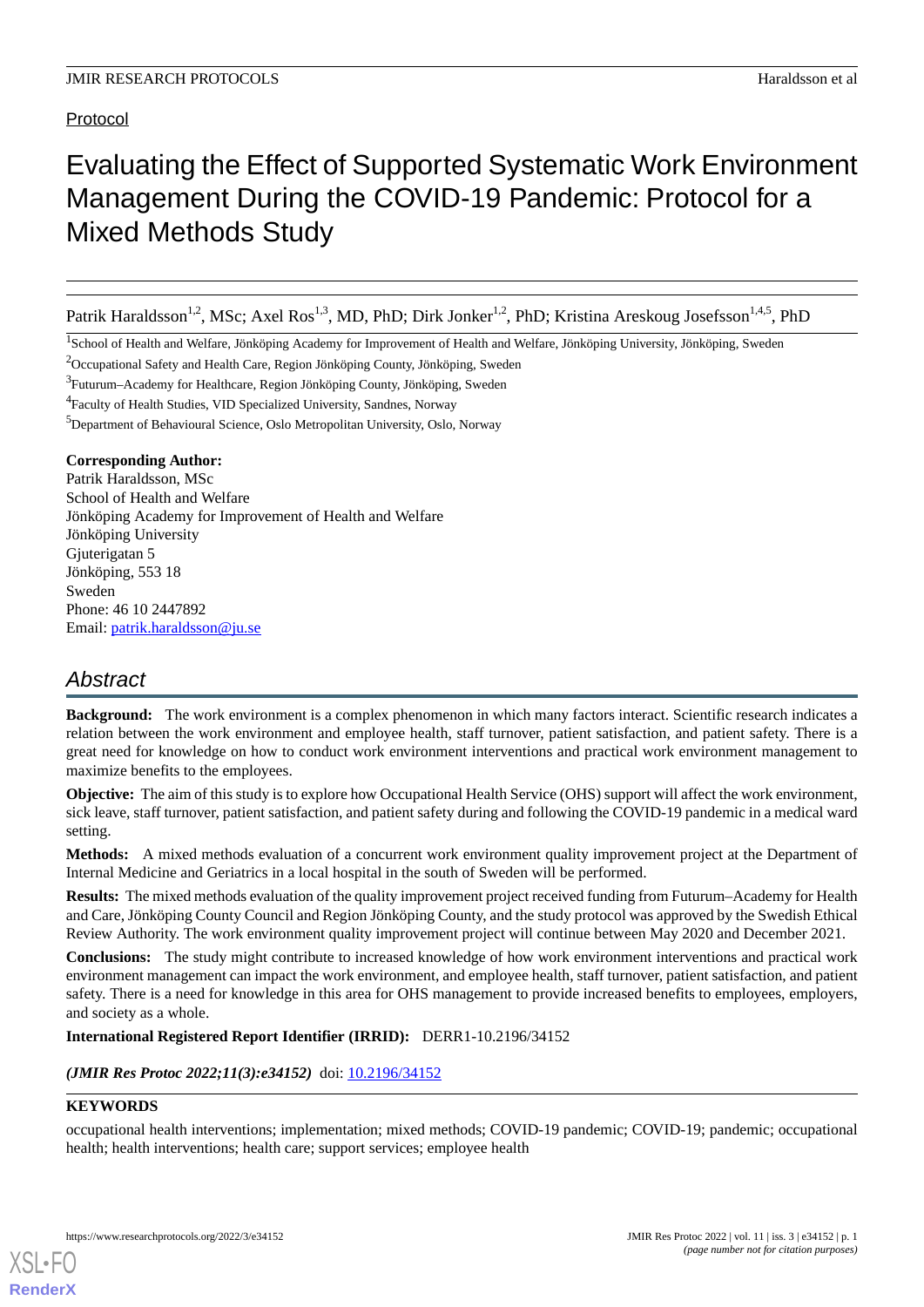## *Introduction*

#### **Work Environment**

"Work environment" is a broad term that implies everything workers are exposed to when working. The work environment can relate to work tools; air, noise, and light; psychological aspects; work organization; and well-being at work [[1\]](#page-4-0).

The work environment can be affected by both internal work environment factors as well as external societal factors [[2\]](#page-4-1). Internal work environment aspects must be considered to understand the complexity of the work environment and its effects on human health [[3](#page-4-2)-[5\]](#page-4-3). The physical, environmental, and organizational/social aspects of the work environment must be understood separately [[3\]](#page-4-2), and the interaction between these work environment factors must be considered to understand the work environment. The complexity of internal work environment factors is exemplified in a meta-analysis showing associations among workload, job control, decision authority, and social support at work and chronic low back pain [[5\]](#page-4-3). The exposure of work environment factors must be understood in relation to its exposure intensity, duration, and frequency. This is exemplified by a meta-analysis evaluating the effects on lower back pain, showing that both intensity and frequency are important aspects of the exposure [\[4](#page-4-4)]. External societal factors such as income inequality, social trust, and public health must also be taken into consideration, since these affect the work environment and occupational health [[2\]](#page-4-1).

The COVID-19 pandemic is another example of an external societal factor affecting the work environment and occupational health. Problems related to the work environment, such as high demands and a low degree of support at work, were present in the health care sector before the pandemic [\[6](#page-4-5)]. Research shows a high degree of mental health problems such as stress, depression, and sleep disorders in health care personnel as a consequence of the pandemic [\[7](#page-4-6)].

Scientific research shows conflicting results regarding work environment interventions and the effect on human health, with some studies showing no effect [\[8](#page-4-7)[-11](#page-4-8)] and other studies showing positive effects [[12-](#page-4-9)[14](#page-5-0)]. In addition, there is a lack of both quantitative and qualitative evidence about what type of interventions will most improve the resilience and mental health of frontline workers during epidemics and pandemics [[15\]](#page-5-1). Research to improve knowledge in this area is a high priority, since scientific evidence supports a link between the work environment and health [[4](#page-4-4)[,16](#page-5-2)], staff turnover [[17,](#page-5-3)[18](#page-5-4)], patient satisfaction [[19\]](#page-5-5), and patient safety outcomes [\[20](#page-5-6)].

#### **Improvement Science**

Improvement science might be a suitable approach to deal with the complexity of the work environment [\[21](#page-5-7)]. Improvement science has been defined as "a data-driven change process that aims to systematically design, test, implement, and scale change toward systemic improvement, as informed and defined by the experience and knowledge of subject matter experts" [\[22](#page-5-8)]. Two central parts of improvement science are the implementation of actions and ongoing evaluations during the actions [[22\]](#page-5-8).

An improvement science approach is somewhat supported by a recent systematic review of interventions to improve the work environment in health care, showing that a participatory approach, continuous ongoing improvement projects, and tailoring interventions to the workplace needs are important aspects of interventions to improve nurses' work environments [[23\]](#page-5-9).

#### **Systematic Work Environment Management**

These previous results support the use of systematic work environment management (SWEM) and Occupational Health Service (OHS) support in SWEM. SWEM is a provision from the Swedish Work Environment Authority that describes mandatory work by the employer to minimize ill health and accidents at work, and promote a satisfactory working environment [\[24\]](#page-5-10). SWEM is conducted through risk assessment, measures, and follow-up as a continuous process. When competence within the employer's own activity is insufficient for SWEM, the OHS can be contacted for support [\[24](#page-5-10)].

The OHS has a key role in supporting the health and work ability of employees in many settings [[25\]](#page-5-11). The OHS has been endorsed by both the World Health Organization and the International Labor Offices as a means of ensuring a safer, healthier, happier, and more productive workforce [\[26](#page-5-12)]. The OHS is characterized as experts who can deliver high-quality services aimed at the working environment, and that are not offered by the employers [[25\]](#page-5-11). Requirements for effective collaboration between employers and the OHS include flexible long-term contracts, effective collaboration with shared goals, frequent contact, trust, and the OHS strategically shifting from being curative to preventive [\[25](#page-5-11)]. The SWEM provisions include a requirement for employers without adequate internal competence to contact the OHS for support in the process. However, this is rarely enforced by labor inspectors since they find that the OHS often lacks competence in SWEM [\[27](#page-5-13)].

#### **Structured Multidisciplinary Work Evaluation Tool**

The Structured Multidisciplinary Work Evaluation Tool (SMET) was developed through action research [[28\]](#page-5-14), as no method for OHS support in SWEM was found. SMET consists of four parts, performed in continuous iterations: (1) start-up discussions with the workplace, (2) risk assessment, (3) tailored measures, and (4) evaluation.

The risk assessment has two parts. The first part is the SMET questionnaire by which the employees evaluate the work environment. The second part is an objective in-depth analysis of the workplace, performed by the OHS. The SMET questionnaire consists of 30 items divided into three domains: physically demanding factors, environmentally demanding factors, and psychosocially demanding factors. Each domain consists of a few self-estimating items where the employees rate the degree of work-related problems on a 1-10 scale. Each domain also has one item where the employee will rate which of the previous self-estimating items constitutes the worst problem, and finally an open-ended item. The SMET questionnaire has been evaluated regarding content validity [[28\]](#page-5-14), intrarater reliability in the analysis of the open-ended items, and test-retest reliability of the self-estimating items [[29\]](#page-5-15), and

 $XS$ -FO **[RenderX](http://www.renderx.com/)**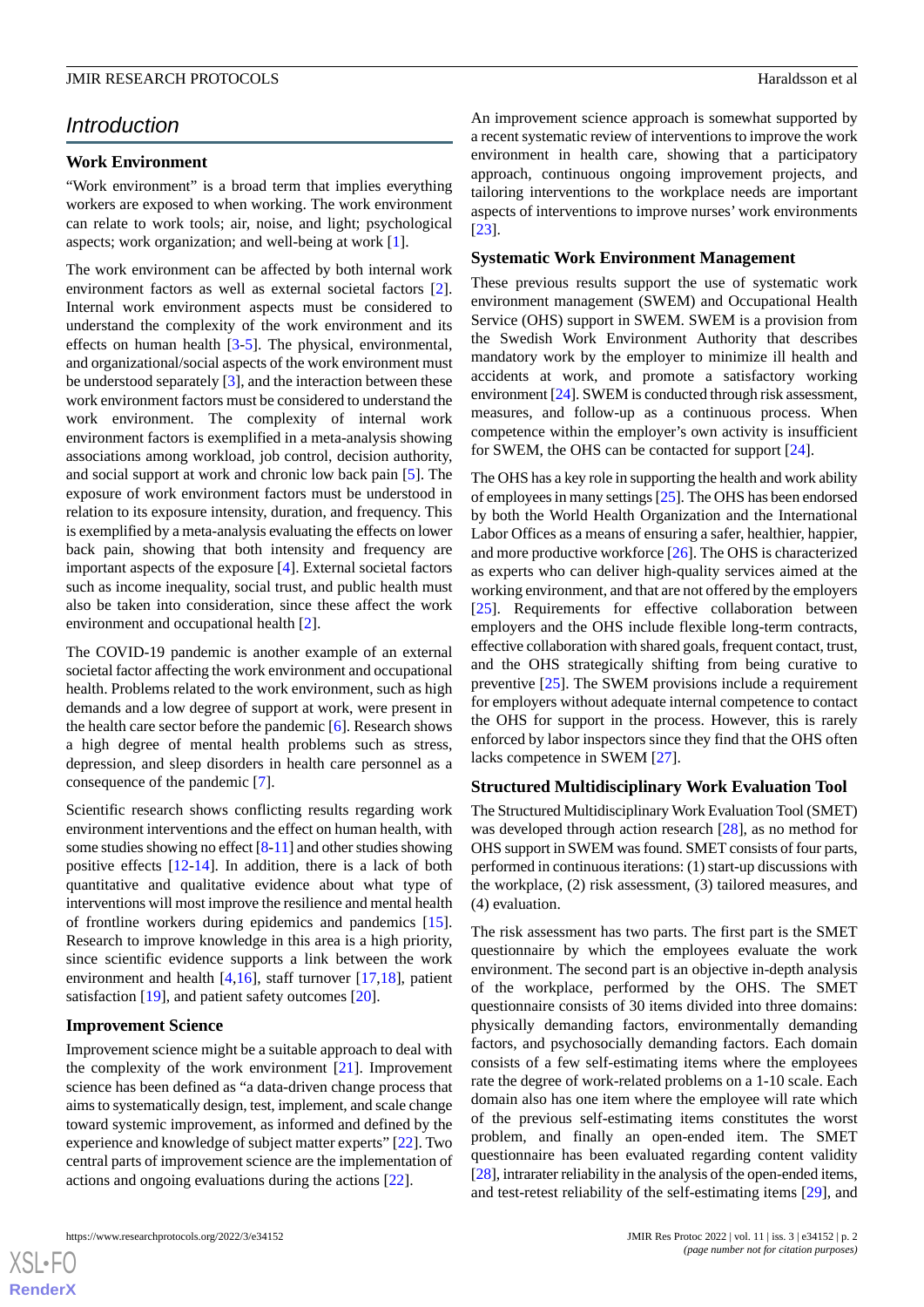has been shown to reflect the true physical workload of nursing assistants in a medical ward setting [\[30](#page-5-16)]. The objective in-depth analysis of the workplace is a deeper evaluation of the result in the SMET questionnaire, and entails visiting the workplace and, for example, measuring noise levels and narrow spaces or collecting sick leave data [[28](#page-5-14)[,29](#page-5-15)].

It is of great importance to increase the knowledge of how OHS support, with SMET in SWEM, should be conducted to benefit employers and employees, and what types of benefits can be achieved.

The aim of this study is to explore how OHS support, with SMET in SWEM, will affect the work environment, sick leave, staff turnover, patient satisfaction, and patient safety during and following the COVID-19 pandemic in a medical ward setting.

## *Methods*

### **Design**

The study involves an action research approach, with evaluation of a concurrent work environment quality improvement project using an interactive mixed methods design [[31\]](#page-5-17).

#### **Sample**

Ongoing evaluation is conducted with all employees at the Department of Internal Medicine and Geriatrics in a local hospital in the south of Sweden based on a work environment project at the department. Involved professions are specialist physicians, resident physicians, intern physicians, nurses, nursing assistants, and care administrators. Inclusion criteria are individuals working at the studied department who want to participate in the research project. Exclusion criteria are hourly employees and employees on sick leave and parental leave.

#### **Clinical Intervention**

The work environment project started at the Department of Internal Medicine and Geriatrics in May 2020 to promote the work environment and health during and following the COVID-19 pandemic. Mapping and reporting the work environment will be conducted in three steps at the department, every quarter from June 2020 to December 2021: (1) mapping the work environment with a questionnaire to all employees, (2) meeting with a reference group, and (3) meeting with the management.

The reference group consists of six employees, from different parts of the department and with different professions. Participants in the reference group were based on a pragmatic sample according to willingness to participate.

Results regarding the work environment from the questionnaire and the meeting with the reference group are compiled and presented to the management. Based on the results, the management can initiate tailored interventions in the work environment. Due to the COVID-19 pandemic, no objective in-depth analysis in the actual workplace is conducted, since this would have meant additional staff being present physically at the department.

#### **Data Collection**

Research data will be collected quarterly through interactive acquisition and evaluation of qualitative and quantitative data regarding the work environment, leadership qualities, and work environment interventions within the work environment project. The work environment quality improvement project started in May 2020. Quantitative data will be collected with the SMET questionnaire for evaluation of the work environment, and with three questions regarding leadership qualities from the Copenhagen Psychosocial Questionnaire 3 (COPSOQ III). Both questionnaires have been tested and have shown good psychometric properties [\[28](#page-5-14),[29,](#page-5-15)[32](#page-5-18),[33\]](#page-5-19). The use of the three items of leadership quality in COPSOQ III in isolation is supported by good internal consistency and floor/ceiling effects in these items [\[33](#page-5-19)].

Qualitative data will be collected through meetings with a reference group and manager interviews. Meetings with the reference group, lasting approximately 1.5 hours, will be held every quarter and will be led by the first author. The results from the questionnaires will be presented to the reference group, who will then discuss the result based on three reflection topics: *Is the result correct? Causes? Solutions?* The task of the reference group is to support the OHS in interpreting the results based on their work context. The results from the reference group will be compiled using written meeting diaries (by the first author), with these topics.

Monthly interviews will be conducted by the first author with the Deputy Head of the department for continuous evaluation of occupancy rate, ongoing work environment interventions, and other organizational interventions at the department. The interviews will be conducted by telephone and will last 20-30 minutes. The results from these interviews will be compiled using written meeting diaries (by the first author) with the topics occupancy rate, ongoing work environment interventions, and other organizational interventions at the department.

Data on sick leave and staff turnover will be collected from the human resources organization, from January 2015 to the end of the project in December 2021. Data on patient satisfaction will be collected from national registers at the Swedish Association of Local Authorities and Regions, and data on patient safety will be collected from the national quality register Senior Alert.

#### **Data Analysis**

The Department of Internal Medicine and Geriatrics has approximately 240 employees. Power analysis showed that to identify a moderate effect size (Cohen W>0.30) in the SMET questionnaire with an  $\alpha$  value of .05, power of 0.80, and 2 degrees of freedom, a sample of at least 54 individuals/measurement opportunities is needed. Qualitative data in the SMET questionnaire will be analyzed by content analysis, as described in Haraldsson et al [[29\]](#page-5-15). Qualitative data from the monthly interviews with the Deputy Head of the department and from meetings with the reference group will be compiled using written meeting diaries (by the first author). The use of research notes such as written meeting diaries has been shown to offer data of good quality, being less time-consuming and more cost-efficient than verbatim

 $XS$ -FO **[RenderX](http://www.renderx.com/)**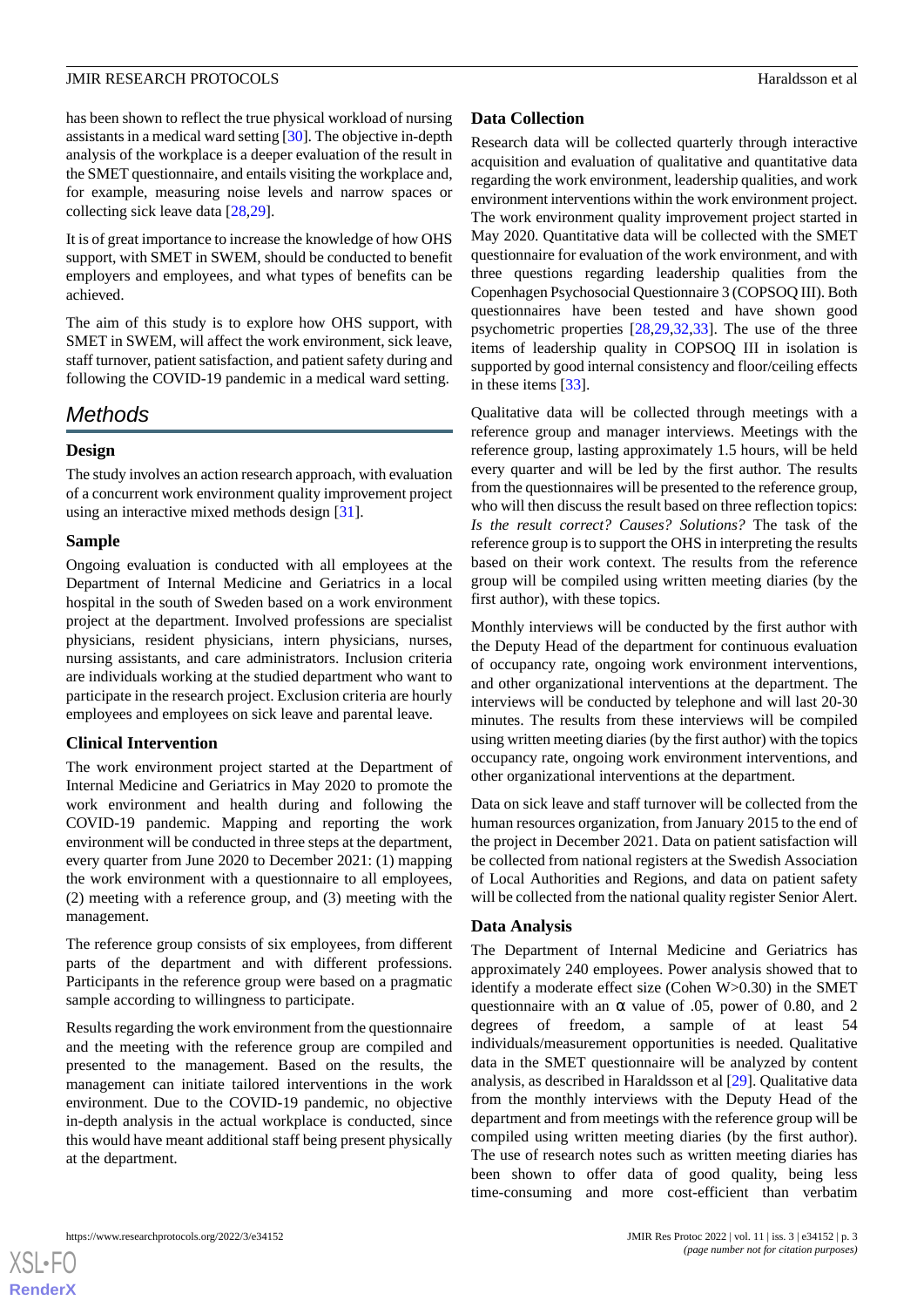transcription of interviews [[34\]](#page-5-20). Data on sick leave, staff turnover, patient satisfaction, and patient safety will be collected and divided into two parts: the time before the COVID-19 pandemic (January 2015 to February 2020), and during and following the COVID-19 pandemic (March 2020 to December 2021) for comparison with a reference group consisting of several other departments of internal medicine. A mixed methods approach, with integration of both quantitative and qualitative data, will be used to increase the understanding of the results [\[31](#page-5-17)].

#### **Ethical Considerations**

This study is a mixed methods intervention study, where the interactive research follows an ongoing quality improvement project. Questionnaire data on the work environment and leadership might be considered sensitive personal data, and data on sick leave are definitely considered as such. The collected data might be regarded as sensitive concerning personal integrity and will therefore be presented only at the group level. Conducting a study at only one department in a hospital might have the risk that an individual employee will be indirectly identified. This risk is considered insignificant since the department has 240 employees. Email addresses of all the employees will be acquired from the department. The questionnaires will be sent by the online questionnaire program esMaker. The questionnaires will be anonymized in esMaker. This means that the anonymization will be conducted by the esMaker system and not by the researchers. The results from the reference group will be compiled at the group level, which implies that these data will be anonymized as well.

Workplace data on sick leave and staff turnover will be used, as these data are continuously collected as routine practice by the regions in Sweden. Regarding data on sick leave and staff turnover, the personal integrity will be secured by obtaining the data at the group level by the human resource department. No individual data will be acquired, handled, or presented by the research group. The collection of these data is important to be able to achieve the scientific aims, and to evaluate if the quality project was successful in promoting the work environment and health.

Informed written consent will be collected from the head of the department and from the participants in the reference group meetings before the study is started. All employees at the involved department will receive oral and written information about the follow-up research project. Informed consent will be collected from all 240 employees, through the questionnaire, regarding the work environment, but it will not be collected regarding data on sick leave and staff turnover, since these data will only be presented at the group level and collection of such is part of an ongoing quality project at the clinic. Data from the questionnaire, diaries from the reference group, sick leave, staff turnover, and diaries from the monthly interviews with the Deputy Head of the department will be stored on a safe hard drive in Region Jönköping County in accordance with General Data Protection Regulation. No individual data, only data at the group level, will be stored. The study protocol was developed in accordance with the Helsinki Declaration [\[35](#page-6-0)] and the Swedish Ethical Review Act [[36\]](#page-6-1), and was approved by the

 $XS$ -FO **[RenderX](http://www.renderx.com/)**

Ethical Review Authority on October 26, 2020 (Dnr: 2020-03891).

## *Results*

The mixed methods evaluation of the quality improvement project received funding from Futurum–Academy for Health and Care, Jönköping County Council and Region Jönköping County, and the study protocol was approved by the Swedish Ethical Review Authority. The work environment quality improvement project started at the Department of Internal Medicine and Geriatrics in May 2020. Mapping and reporting the work environment to the management have been conducted every quarter from June 2020 to September 2021. On the basis of the results, the management has conducted tailored interventions to promote the work environment and employee health continuously during and following the COVID-19 pandemic. A scientific evaluation of the work environment quality improvement project will continue when the project ends in December 2021.

## *Discussion*

### **Principal Results**

There is great complexity in assessing a work environment. The conflicting results in work environment intervention studies and the suboptimal use of OHS in SWEM might be an outcome of this complexity. The results from this study will contribute to bridging the knowledge gap between SWEM and effective interventions in this field. A deeper understanding of factors linked to practical work environment management in hospitals can benefit employee health, staff turnover, patient satisfaction, and patient safety.

Central parts of SWEM and improvement science are ongoing evaluations and implementation of actions. Considering ongoing evaluations, valid and reliable tools for measurement are central to increasing the understanding and learning in the process. Our previous research has shown the SMET questionnaire to be a valid and reliable method for evaluation of the work environment [[28](#page-5-14)[,29](#page-5-15)], which ensures good quality of the risk assessment in SMET.

The study is a mixed methods evaluation of a concurrent work environment quality improvement project conducted before, during, and following the COVID-19 pandemic. The COVID-19 pandemic has shown that there is a great need for increased knowledge about how to protect health care personnel, regarding work environment stress, during disease epidemics and pandemics [[7\]](#page-4-6). A recent Cochrane report showed a lack of both quantitative and qualitative evidence with regard to how resilience and mental health can be increased in frontline workers during and after epidemics and pandemics. The authors state that research to determine the effectiveness of such interventions is a high priority [\[15](#page-5-1)].

The results from this study will be used to improve the work environment in the regional context but will also contribute to knowledge in work environment interventions from a wider perspective. The results will be disseminated through national and international conferences as well as scientific journals.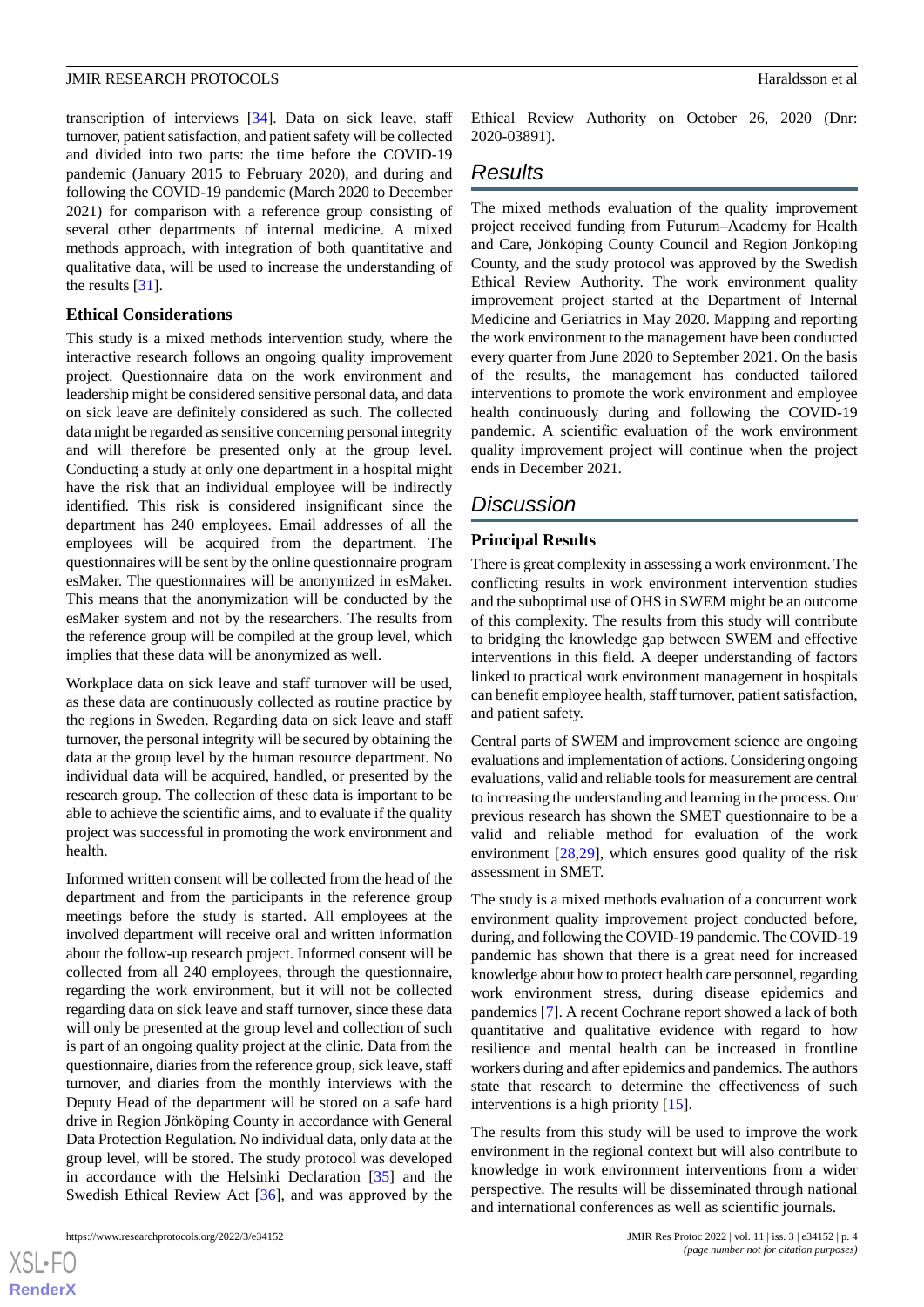#### **JMIR RESEARCH PROTOCOLS Haraldsson et al. Haraldsson et al. Haraldsson et al. Haraldsson et al. Haraldsson et al. Haraldsson et al. Haraldsson et al. Haraldsson et al. Haraldsson et al. Haraldsson et a**

#### **Conclusions**

The study might add knowledge about work environment management and intervention studies with SMET, and how to conduct work environment interventions with a systems approach, a topic in great need of increased knowledge [[37\]](#page-6-2). The study might also contribute to increased knowledge of how work environment interventions and practical work environment management can impact other factors linked to the work environment. Increased knowledge in this area is of great importance, since scientific research indicates a relation between the work environment and employee health [[38-](#page-6-3)[40\]](#page-6-4), staff turnover [\[17](#page-5-3),[18\]](#page-5-4), patient satisfaction [\[19](#page-5-5)], and patient safety [[18,](#page-5-4)[20\]](#page-5-6). There is a need for knowledge in this area for OHS management to increasingly benefit employees, employers, and society as a whole.

### **Acknowledgments**

The research has been funded by Futurum–Academy for Health and Care, Jönköping County Council and Region Jönköping County (FUTURUM-941684). The funder did not, in any way, participate in the research.

#### **Authors' Contributions**

All authors planned the study and contributed to the study design. PH conducted specific literature reviews and wrote the manuscript. AR, DJ, and KAJ conducted continuous proofreading and participated in discussions regarding the manuscript. KAJ acted as scientific supervisor.

### **Conflicts of Interest**

<span id="page-4-0"></span>None declared.

#### <span id="page-4-1"></span>**References**

- <span id="page-4-2"></span>1. Working Environment. Umeå University. URL: [https://www.aurora.umu.se/en/my-employment/](https://www.aurora.umu.se/en/my-employment/work-environment-health-and-equal-opportunities/work-environment/) [work-environment-health-and-equal-opportunities/work-environment/](https://www.aurora.umu.se/en/my-employment/work-environment-health-and-equal-opportunities/work-environment/) [accessed 2021-01-21]
- 2. Torp S, Reiersen J. Globalization, work, and health: a Nordic perspective. Int J Environ Res Public Health 2020 Oct 21;17(20):7661 [[FREE Full text\]](https://www.mdpi.com/resolver?pii=ijerph17207661) [doi: [10.3390/ijerph17207661\]](http://dx.doi.org/10.3390/ijerph17207661) [Medline: [33096630\]](http://www.ncbi.nlm.nih.gov/entrez/query.fcgi?cmd=Retrieve&db=PubMed&list_uids=33096630&dopt=Abstract)
- <span id="page-4-4"></span>3. van der Beek AJ, Dennerlein JT, Huysmans MA, Mathiassen SE, Burdorf A, van Mechelen W, et al. A research framework for the development and implementation of interventions preventing work-related musculoskeletal disorders. Scand J Work Environ Health 2017 Nov 01;43(6):526-539 [\[FREE Full text\]](https://www.sjweh.fi/article/3671) [doi: [10.5271/sjweh.3671](http://dx.doi.org/10.5271/sjweh.3671)] [Medline: [28945263\]](http://www.ncbi.nlm.nih.gov/entrez/query.fcgi?cmd=Retrieve&db=PubMed&list_uids=28945263&dopt=Abstract)
- <span id="page-4-3"></span>4. Coenen P, Gouttebarge V, van der Burght ASAM, van Dieën JH, Frings-Dresen MHW, van der Beek AJ, et al. The effect of lifting during work on low back pain: a health impact assessment based on a meta-analysis. Occup Environ Med 2014 Dec;71(12):871-877. [doi: [10.1136/oemed-2014-102346](http://dx.doi.org/10.1136/oemed-2014-102346)] [Medline: [25165395\]](http://www.ncbi.nlm.nih.gov/entrez/query.fcgi?cmd=Retrieve&db=PubMed&list_uids=25165395&dopt=Abstract)
- <span id="page-4-6"></span><span id="page-4-5"></span>5. Buruck G, Tomaschek A, Wendsche J, Ochsmann E, Dörfel D. Psychosocial areas of worklife and chronic low back pain: a systematic review and meta-analysis. BMC Musculoskelet Disord 2019 Oct 25;20(1):480 [[FREE Full text](https://bmcmusculoskeletdisord.biomedcentral.com/articles/10.1186/s12891-019-2826-3)] [doi: [10.1186/s12891-019-2826-3\]](http://dx.doi.org/10.1186/s12891-019-2826-3) [Medline: [31653249](http://www.ncbi.nlm.nih.gov/entrez/query.fcgi?cmd=Retrieve&db=PubMed&list_uids=31653249&dopt=Abstract)]
- <span id="page-4-7"></span>6. Gohar B, Larivière M, Nowrouzi-Kia B. Sickness absence in healthcare workers during the COVID-19 pandemic. Occup Med 2020 Jul 17;70(5):338-342 [\[FREE Full text\]](http://europepmc.org/abstract/MED/32449751) [doi: [10.1093/occmed/kqaa093](http://dx.doi.org/10.1093/occmed/kqaa093)] [Medline: [32449751\]](http://www.ncbi.nlm.nih.gov/entrez/query.fcgi?cmd=Retrieve&db=PubMed&list_uids=32449751&dopt=Abstract)
- 7. Rossi R, Socci V, Pacitti F, Di Lorenzo G, Di Marco A, Siracusano A, et al. Mental health outcomes among frontline and second-line health care workers during the coronavirus disease 2019 (COVID-19) pandemic in Italy. JAMA Netw Open 2020 May 01;3(5):e2010185 [\[FREE Full text\]](https://jamanetwork.com/journals/jamanetworkopen/fullarticle/10.1001/jamanetworkopen.2020.10185) [doi: [10.1001/jamanetworkopen.2020.10185\]](http://dx.doi.org/10.1001/jamanetworkopen.2020.10185) [Medline: [32463467\]](http://www.ncbi.nlm.nih.gov/entrez/query.fcgi?cmd=Retrieve&db=PubMed&list_uids=32463467&dopt=Abstract)
- 8. Comper MLC, Dennerlein JT, Evangelista GDS, Rodrigues da Silva P, Padula RS. Effectiveness of job rotation for preventing work-related musculoskeletal diseases: a cluster randomised controlled trial. Occup Environ Med 2017 Aug 01;74(8):545-552. [doi: [10.1136/oemed-2016-104077](http://dx.doi.org/10.1136/oemed-2016-104077)] [Medline: [28250047](http://www.ncbi.nlm.nih.gov/entrez/query.fcgi?cmd=Retrieve&db=PubMed&list_uids=28250047&dopt=Abstract)]
- <span id="page-4-8"></span>9. Gupta N, Wåhlin-Jacobsen CD, Abildgaard JS, Henriksen LN, Nielsen K, Holtermann A. Effectiveness of a participatory physical and psychosocial intervention to balance the demands and resources of industrial workers: A cluster-randomized controlled trial. Scand J Work Environ Health 2018 Jan 01;44(1):58-68 [[FREE Full text\]](https://www.sjweh.fi/article/3689) [doi: [10.5271/sjweh.3689\]](http://dx.doi.org/10.5271/sjweh.3689) [Medline: [29095478](http://www.ncbi.nlm.nih.gov/entrez/query.fcgi?cmd=Retrieve&db=PubMed&list_uids=29095478&dopt=Abstract)]
- <span id="page-4-9"></span>10. Brandt M, Madeleine P, Samani A, Ajslev JZ, Jakobsen MD, Sundstrup E, et al. Effects of a participatory ergonomics intervention with wearable technical measurements of physical workload in the construction industry: cluster randomized controlled trial. J Med Internet Res 2018 Dec 19;20(12):e10272 [[FREE Full text](https://www.jmir.org/2018/12/e10272/)] [doi: [10.2196/10272\]](http://dx.doi.org/10.2196/10272) [Medline: [30567694](http://www.ncbi.nlm.nih.gov/entrez/query.fcgi?cmd=Retrieve&db=PubMed&list_uids=30567694&dopt=Abstract)]
- 11. Petrie K, Crawford J, Baker STE, Dean K, Robinson J, Veness BG, et al. Interventions to reduce symptoms of common mental disorders and suicidal ideation in physicians: a systematic review and meta-analysis. Lancet Psychiatry 2019 Mar;6(3):225-234. [doi: [10.1016/S2215-0366\(18\)30509-1](http://dx.doi.org/10.1016/S2215-0366(18)30509-1)] [Medline: [30744997](http://www.ncbi.nlm.nih.gov/entrez/query.fcgi?cmd=Retrieve&db=PubMed&list_uids=30744997&dopt=Abstract)]
- 12. Rasmussen CDN, Sørensen OH, van der Beek AJ, Holtermann A. The effect of training for a participatory ergonomic intervention on physical exertion and musculoskeletal pain among childcare workers (the TOY project) - a wait-list cluster-randomized controlled trial. Scand J Work Environ Health 2020 Jul 01;46(4):429-436 [\[FREE Full text\]](https://www.sjweh.fi/article/3884) [doi: [10.5271/sjweh.3884\]](http://dx.doi.org/10.5271/sjweh.3884) [Medline: [31945165](http://www.ncbi.nlm.nih.gov/entrez/query.fcgi?cmd=Retrieve&db=PubMed&list_uids=31945165&dopt=Abstract)]

[XSL](http://www.w3.org/Style/XSL)•FO **[RenderX](http://www.renderx.com/)**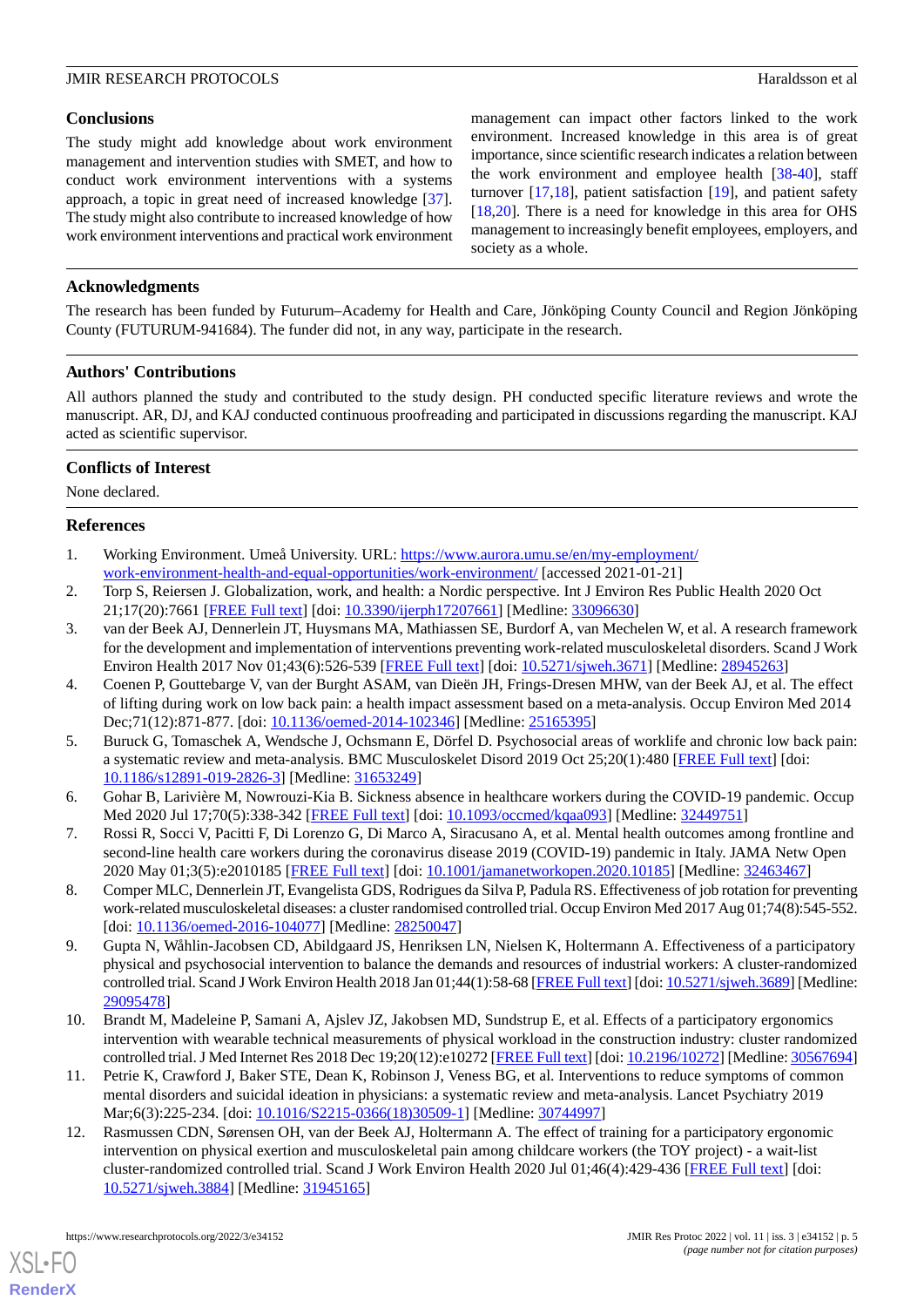### **JMIR RESEARCH PROTOCOLS Haraldsson et al. Haraldsson et al. Haraldsson et al. Haraldsson et al. Haraldsson et al. Haraldsson et al. Haraldsson et al. Haraldsson et al. Haraldsson et al. Haraldsson et a**

- 13. Panagioti M, Panagopoulou E, Bower P, Lewith G, Kontopantelis E, Chew-Graham C, et al. Controlled interventions to reduce burnout in physicians: a systematic review and meta-analysis. JAMA Intern Med 2017 Feb 01;177(2):195-205. [doi: [10.1001/jamainternmed.2016.7674\]](http://dx.doi.org/10.1001/jamainternmed.2016.7674) [Medline: [27918798\]](http://www.ncbi.nlm.nih.gov/entrez/query.fcgi?cmd=Retrieve&db=PubMed&list_uids=27918798&dopt=Abstract)
- <span id="page-5-1"></span><span id="page-5-0"></span>14. De Simone S, Vargas M, Servillo G. Organizational strategies to reduce physician burnout: a systematic review and meta-analysis. Aging Clin Exp Res 2021 Apr 09;33(4):883-894. [doi: [10.1007/s40520-019-01368-3](http://dx.doi.org/10.1007/s40520-019-01368-3)] [Medline: [31598914](http://www.ncbi.nlm.nih.gov/entrez/query.fcgi?cmd=Retrieve&db=PubMed&list_uids=31598914&dopt=Abstract)]
- 15. Pollock A, Campbell P, Cheyne J, Cowie J, Davis B, McCallum J, et al. Interventions to support the resilience and mental health of frontline health and social care professionals during and after a disease outbreak, epidemic or pandemic: a mixed methods systematic review. Cochrane Database Syst Rev 2020 Nov 05;11:CD013779 [\[FREE Full text](http://europepmc.org/abstract/MED/33150970)] [doi: [10.1002/14651858.CD013779](http://dx.doi.org/10.1002/14651858.CD013779)] [Medline: [33150970\]](http://www.ncbi.nlm.nih.gov/entrez/query.fcgi?cmd=Retrieve&db=PubMed&list_uids=33150970&dopt=Abstract)
- <span id="page-5-3"></span><span id="page-5-2"></span>16. Joyce K, Pabayo R, Critchley JA, Bambra C. Flexible working conditions and their effects on employee health and wellbeing. Cochrane Database Syst Rev 2010 Feb 17(2):CD008009 [[FREE Full text](http://europepmc.org/abstract/MED/20166100)] [doi: [10.1002/14651858.CD008009.pub2](http://dx.doi.org/10.1002/14651858.CD008009.pub2)] [Medline: [20166100](http://www.ncbi.nlm.nih.gov/entrez/query.fcgi?cmd=Retrieve&db=PubMed&list_uids=20166100&dopt=Abstract)]
- <span id="page-5-4"></span>17. Kuo H, Lin K, Li I. The mediating effects of job satisfaction on turnover intention for long-term care nurses in Taiwan. J Nurs Manag 2014 Mar;22(2):225-233. [doi: [10.1111/jonm.12044](http://dx.doi.org/10.1111/jonm.12044)] [Medline: [23465339\]](http://www.ncbi.nlm.nih.gov/entrez/query.fcgi?cmd=Retrieve&db=PubMed&list_uids=23465339&dopt=Abstract)
- <span id="page-5-5"></span>18. Cho H, Steege LM. Nurse fatigue and nurse, patient safety, and organizational outcomes: a systematic review. West J Nurs Res 2021 Dec;43(12):1157-1168. [doi: [10.1177/0193945921990892\]](http://dx.doi.org/10.1177/0193945921990892) [Medline: [33554767\]](http://www.ncbi.nlm.nih.gov/entrez/query.fcgi?cmd=Retrieve&db=PubMed&list_uids=33554767&dopt=Abstract)
- <span id="page-5-6"></span>19. Copanitsanou P, Fotos N, Brokalaki H. Effects of work environment on patient and nurse outcomes. Br J Nurs 2017 Feb 09;26(3):172-176. [doi: [10.12968/bjon.2017.26.3.172\]](http://dx.doi.org/10.12968/bjon.2017.26.3.172) [Medline: [28185485](http://www.ncbi.nlm.nih.gov/entrez/query.fcgi?cmd=Retrieve&db=PubMed&list_uids=28185485&dopt=Abstract)]
- <span id="page-5-7"></span>20. Duffield C, Diers D, O'Brien-Pallas L, Aisbett C, Roche M, King M, et al. Nursing staffing, nursing workload, the work environment and patient outcomes. Appl Nurs Res 2011 Nov; 24(4): 244-255. [doi: 10.1016/j.apnr. 2009.12.004] [Medline: [20974086](http://www.ncbi.nlm.nih.gov/entrez/query.fcgi?cmd=Retrieve&db=PubMed&list_uids=20974086&dopt=Abstract)]
- <span id="page-5-8"></span>21. Taylor MJ, McNicholas C, Nicolay C, Darzi A, Bell D, Reed JE. Systematic review of the application of the plan-do-study-act method to improve quality in healthcare. BMJ Qual Saf 2014 Apr 11;23(4):290-298 [\[FREE Full text](http://qualitysafety.bmj.com/lookup/pmidlookup?view=long&pmid=24025320)] [doi: [10.1136/bmjqs-2013-001862\]](http://dx.doi.org/10.1136/bmjqs-2013-001862) [Medline: [24025320\]](http://www.ncbi.nlm.nih.gov/entrez/query.fcgi?cmd=Retrieve&db=PubMed&list_uids=24025320&dopt=Abstract)
- <span id="page-5-10"></span><span id="page-5-9"></span>22. Lemire S, Christie CA, Inkelas M. The methods and tools of improvement science. In: Christie CA, Inkelas M, Lemire S, editors. Improvement science in evaluation: Methods and uses: new directions for evaluation. Hoboken, NJ: Wiley; 2017.
- 23. Paguio JT, Yu DSF, Su JJ. Systematic review of interventions to improve nurses' work environments. J Adv Nurs 2020 Oct 08;76(10):2471-2493. [doi: [10.1111/jan.14462](http://dx.doi.org/10.1111/jan.14462)] [Medline: [32770584](http://www.ncbi.nlm.nih.gov/entrez/query.fcgi?cmd=Retrieve&db=PubMed&list_uids=32770584&dopt=Abstract)]
- <span id="page-5-11"></span>24. Systematic Work Environment Management (Provision, AFS 2001). The Swedish Work Environment Authority. URL: [https://www.av.se/en/work-environment-work-and-inspections/publications/foreskrifter/](https://www.av.se/en/work-environment-work-and-inspections/publications/foreskrifter/systematic-work-environment-management-afs-20011-provisions/) [systematic-work-environment-management-afs-20011-provisions/](https://www.av.se/en/work-environment-work-and-inspections/publications/foreskrifter/systematic-work-environment-management-afs-20011-provisions/) [accessed 2021-01-21]
- <span id="page-5-13"></span><span id="page-5-12"></span>25. Halonen JI, Atkins S, Hakulinen H, Pesonen S, Uitti J. Collaboration between employers and occupational health service providers: a systematic review of key characteristics. BMC Public Health 2017 Jan 05;17(1):22 [\[FREE Full text\]](https://bmcpublichealth.biomedcentral.com/articles/10.1186/s12889-016-3924-x) [doi: [10.1186/s12889-016-3924-x\]](http://dx.doi.org/10.1186/s12889-016-3924-x) [Medline: [28056910](http://www.ncbi.nlm.nih.gov/entrez/query.fcgi?cmd=Retrieve&db=PubMed&list_uids=28056910&dopt=Abstract)]
- <span id="page-5-14"></span>26. Lim MK. Health and economic impact of occupational health services. Scand J Work Env Health 2005(Suppl 1):38-42 [[FREE Full text](https://www.sjweh.fi/article/934)]
- <span id="page-5-15"></span>27. Frick K. The 50/50 implementation of Sweden's mandatory systematic work environment management. Policy Pract Health Saf 2016 Jan 05;12(2):23-46. [doi: [10.1080/14774003.2014.11667802\]](http://dx.doi.org/10.1080/14774003.2014.11667802)
- <span id="page-5-16"></span>28. Haraldsson P, Jonker D, Strengbom E, Areskoug-Josefsson K. Structured Multidisciplinary Work Evaluation Tool: development and validation of a multidisciplinary work questionnaire. Work 2016;55(4):883-891. [doi: [10.3233/WOR-162454](http://dx.doi.org/10.3233/WOR-162454)] [Medline: [28059819](http://www.ncbi.nlm.nih.gov/entrez/query.fcgi?cmd=Retrieve&db=PubMed&list_uids=28059819&dopt=Abstract)]
- 29. Haraldsson P, Jonker D, Rolander B, Strengbom E, Areskoug-Josefsson K. Structured Multidisciplinary Work Evaluation Tool (SMET): reliability testing of a multidisciplinary/multifactorial work questionnaire. Work 2019;62(2):287-297. [doi: [10.3233/WOR-192863](http://dx.doi.org/10.3233/WOR-192863)] [Medline: [30829639](http://www.ncbi.nlm.nih.gov/entrez/query.fcgi?cmd=Retrieve&db=PubMed&list_uids=30829639&dopt=Abstract)]
- <span id="page-5-18"></span><span id="page-5-17"></span>30. Haraldsson P, Areskoug-Josefsson K, Rolander B, Strengbom E, Jonker D. Comparing the Structured Multidisciplinary work Evaluation Tool (SMET) questionnaire with technical measurements of physical workload in certified nursing assistants in a medical ward setting. Appl Ergon 2021 Oct;96:103493 [\[FREE Full text](https://linkinghub.elsevier.com/retrieve/pii/S0003-6870(21)00140-X)] [doi: [10.1016/j.apergo.2021.103493](http://dx.doi.org/10.1016/j.apergo.2021.103493)] [Medline: [34116412](http://www.ncbi.nlm.nih.gov/entrez/query.fcgi?cmd=Retrieve&db=PubMed&list_uids=34116412&dopt=Abstract)]
- <span id="page-5-19"></span>31. Bowen P, Rose R, Pilkington A. Mixed methods-theory and practice. Sequential, explanatory approach. Int J Quant Qual Res Methods 2017;5(2):10-27.
- <span id="page-5-20"></span>32. Berthelsen H, Westerlund H, Bergström G, Burr H. Validation of the Copenhagen Psychosocial Questionnaire Version III and establishment of benchmarks for psychosocial risk management in Sweden. Int J Environ Res Public Health 2020 May 02;17(9):3179 [[FREE Full text\]](https://www.mdpi.com/resolver?pii=ijerph17093179) [doi: [10.3390/ijerph17093179\]](http://dx.doi.org/10.3390/ijerph17093179) [Medline: [32370228\]](http://www.ncbi.nlm.nih.gov/entrez/query.fcgi?cmd=Retrieve&db=PubMed&list_uids=32370228&dopt=Abstract)
- 33. Burr H, Berthelsen H, Moncada S, Nübling M, Dupret E, Demiral Y, International COPSOQ Network. The Third Version of the Copenhagen Psychosocial Questionnaire. Saf Health Work 2019 Dec;10(4):482-503 [[FREE Full text](https://linkinghub.elsevier.com/retrieve/pii/S2093-7911(18)30272-5)] [doi: [10.1016/j.shaw.2019.10.002](http://dx.doi.org/10.1016/j.shaw.2019.10.002)] [Medline: [31890332](http://www.ncbi.nlm.nih.gov/entrez/query.fcgi?cmd=Retrieve&db=PubMed&list_uids=31890332&dopt=Abstract)]
- 34. Eaton K, Stritzke W, Ohan J. Using scribes in qualitative research as an alternative to transcription. Qual Rep 2019 Mar 18;24(3):586-605. [doi: [10.46743/2160-3715/2019.3473](http://dx.doi.org/10.46743/2160-3715/2019.3473)]

[XSL](http://www.w3.org/Style/XSL)•FO **[RenderX](http://www.renderx.com/)**